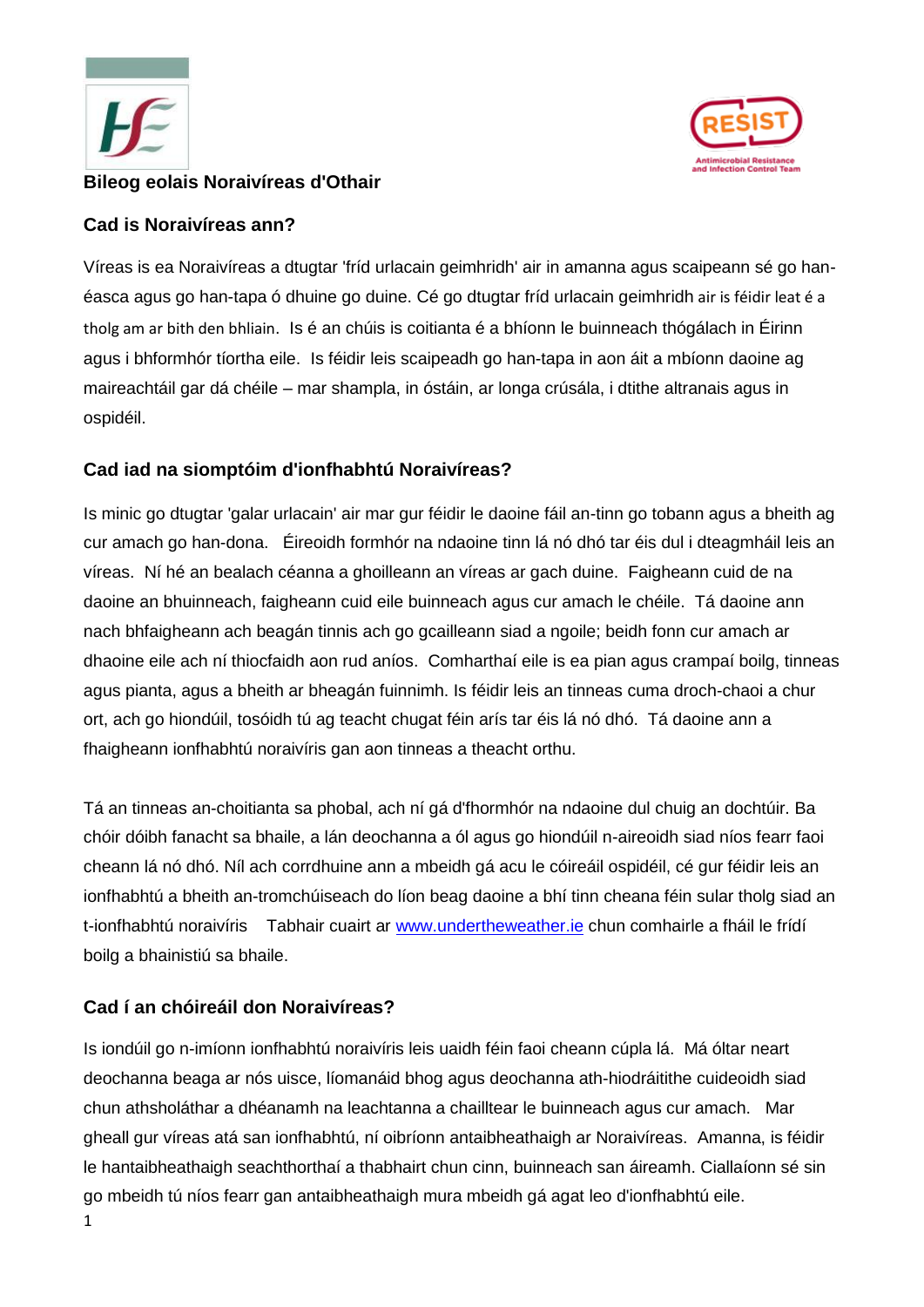



#### **Conas is féidir stop a chur le scaipeadh an Noraivíris?**

Scaipeann an noraivíreas go han-éasca. Bíonn na billiúin de fhrídíní víris i gcur amach agus i mbuinneach. Téann an víreas ar na lámha, ar bharra bord, i mbia agus deoch, agus mar sin de. Is féidir le Noraivíreas scaipeadh tríd an aer fiú. Bíonn daoine a bhfuil ionfhabhtú noraivíris acu fós in ann an víreas a scaipeadh go ceann dhá lá ar a laghad tar éis dóibh aireachtáil go bhfuil siad ar ais ar a seanléim.

Má bhíonn ionfhabhtú noraivíris agat sa bhaile, fan sa bhaile le do thoil. Cé is moite do na daoine atá ina gcónaí leat sa bhaile, iarr ar dhaoine fanacht amach ón teach fad a bheith tú tinn (mura bhfuil duine ann a theastaíonn le cúnamh a thabhairt).

Ná téigh ar cuairt ar dhaoine san ospidéal nó i dteach altranais agus ná hullmhaigh aon bhia do dhaoine má bhíonn buinneach nó cur amach ort mar go bhféadfá an Noraivíreas a scaipeadh. Má chaitheann tú dul chuig rannóg éigeandála in ospidéal ar aon chúis, bí cinnte go n-inseoidh tú don fhoireann ag an ionad fáilte go bhfuil cur amach agus buinneach ort.

Glan do lámha go maith le gallúnach agus uisce, go háirithe tar éis a bheith ag an leithreas. Bain úsáid as tuáille ar leith le linn an tinnis. Triail gan aon bhia nó deoch a réiteach d'aon duine eile nó go mbeidh biseach ort ar feadh dhá lá. Má tá cur amach agus buinneach ort, fan gar don leithreas nó bíodh babhla nó báisín in aice láimhe agat ionas go mbeidh tú in ann an chuid is mó de na frídíní a choinneáil sa leithreas nó i mbabhla. Déan iarracht imeall, hanla agus suíochán an leithris a choinneáil glan. Dún an clár ar an leithreas i gcónaí nuair a bheidh tú á shruthlú chun laghdú a dhéanamh ar scaipeadh an víris. Má chuireann tú amach ar an urlár nó ar throscáin sa bhaile, bain úsáid as uisce te agus glantach chun é a ghlanadh suas. Glan do lámha go maith ina dhiaidh sin.

Ba cheart duit fanacht ón obair agus gan a bheith ag meascadh le daoine eile i gcoitinne nó go mbeidh biseach ort ar feadh 48 uair an chloig.. Tá sé sin thar a bheith tábhachtach i gcás daoine a oibríonn i gcúram sláinte, cúram leanaí nó in ullmhúchán bia. Ná tabhair aon chuairt ar ospidéal nó teach altranais go mbeidh an cur amach agus an bhuinneach stoptha ar feadh 48 uair an chloig mar go bhféadfá ráig Noraivíris a thosú. Má tá do leanbh tar éis a bheith ag cur amach nó má bhí an bhuinneach orthu, ní ceart dóibh dul ar scoil nó chuig an naíolann go mbeidh an cur amach agus an bhuinneach stoptha ar feadh 48 uair an chloig..